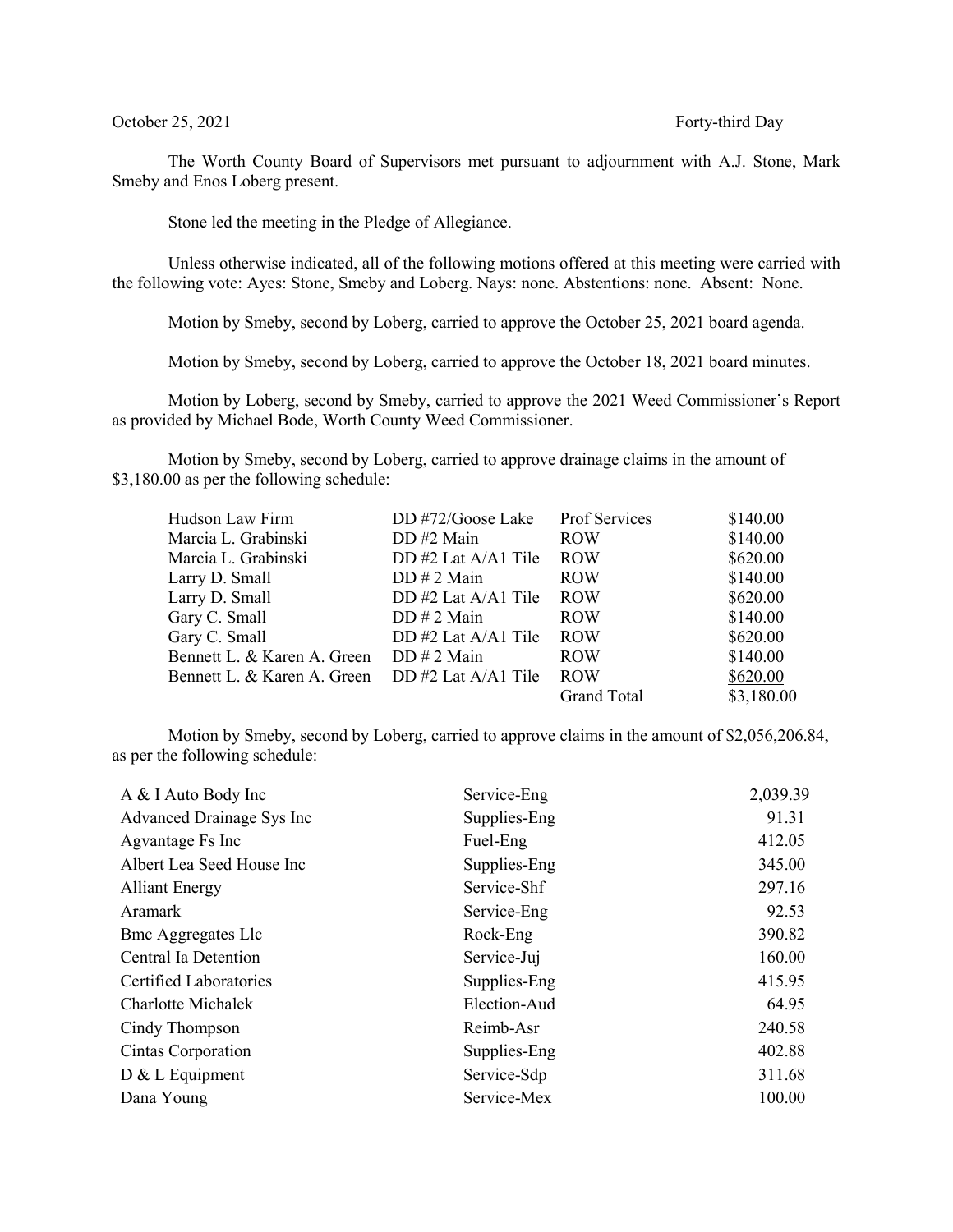| Diamond Mowers Inc                      | Parts-Eng          | 152.30       |
|-----------------------------------------|--------------------|--------------|
| Falkstone Llc                           | Rock-Eng           | 99.33        |
| Flynn Company Inc                       | Service-Eng        | 1,931,721.33 |
| Frank Dunn Company                      | Supplies-Eng       | 1,176.00     |
| Goodale Custom Pumping Co               | Service-Wwt        | 4,500.00     |
| Idda                                    | Edu-Drng           | 120.00       |
| Joe's Collision & Performance Inc       | Service-Eng        | 80.00        |
| John Deere Financial                    | Supplies           | 1,069.23     |
| Lawson Products Inc                     | Supplies-Eng       | 422.00       |
| Lorraine Martin                         | Election-Aud       | 39.75        |
| Marco Technologies Llc                  | Service-Eng        | 56.75        |
| Medline Industries Inc.                 | Supplies-Phd       | 537.77       |
| Mercyone North Iowa Occupational Health | Service-Phd        | 406.00       |
| Midwest Pipe Supply Inc                 | Supplies-Eng       | 2,587.50     |
| Municipal One                           | Service-Dap        | 1,736.00     |
| Pathology Assoc Of Mason City           | Service-Mex        | 250.00       |
| Peopleservice Inc                       | Service-Wat & Wwt  | 17,063.00    |
| Pinnacle Quality Insight                | Service-Phd        | 154.50       |
| Plunkett's Pest Control Inc             | Service-Gsr        | 54.08        |
| Printing Services Inc                   | Supplies-Eng       | 117.13       |
| Quick Supply Co                         | Supplies-Eng       | 2,845.00     |
| <b>Reserve Account</b>                  | Postage-Asr        | 643.99       |
| <b>Seat Treasurer</b>                   | Edu-Aud            | 100.00       |
| Teresa Olson                            | Reimb-Rec          | 442.00       |
| Van Diest Supply Company                | Supplies-Eng       | 806.40       |
| Vanguard Appraisals Inc                 | Service-Asr        | 68,553.90    |
| Verizon Wireless                        | Service-It/Gis     | 385.18       |
| Visa                                    | Service-Eng        | 2,799.96     |
| Watson & Ryan, Plc                      | Service-Asr        | 1,895.83     |
| Ziegler Inc                             | Parts-Eng          | 10,027.61    |
|                                         | <b>Grand Total</b> | 2,056,206.84 |

Motion by Loberg, second by Smeby, carried to approve the Flex Benefits Renewal for calendar year 2022.

Motion by Smeby, second by Loberg, carried to approve Resolution #2021.10.25.01

## 2021/2022 INTERFUND TRANSFER

IT IS HEREBY RESOLVED by the Worth County Board of Supervisors that the County Auditor is hereby directed to transfer \$1,300,000 from the Highway 105 Trust Fund to the Secondary Roads Fund.

Ayes: Stone, Smeby, Loberg Nays: None